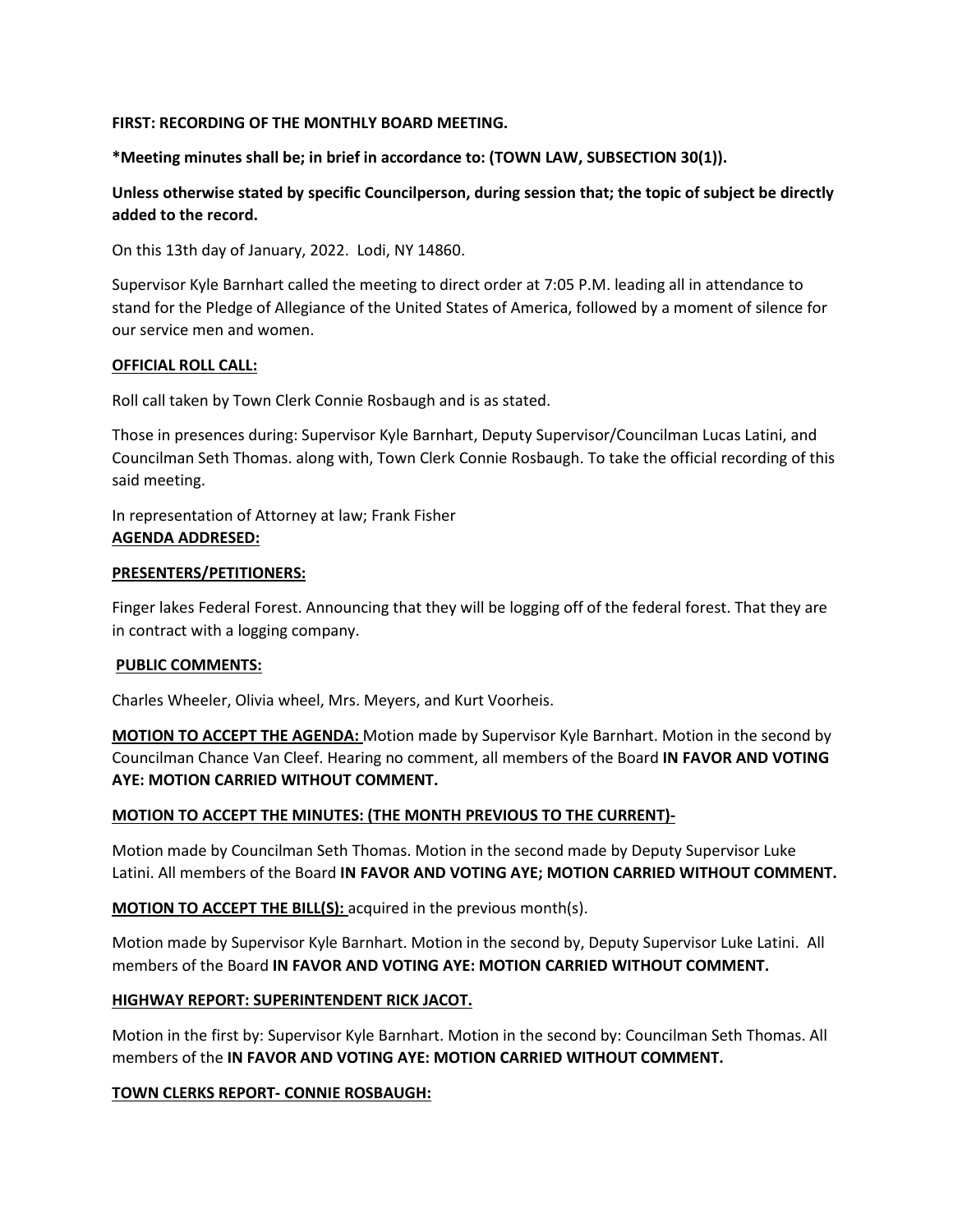**Town Clerk**:

**Tax collection**

**Register of Vital Statistics**:

**Permits Official:** 

**Building and offices**:

Motion in the first by: Supervisor Kyle Barnhart. Motion in second by: Councilman Seth Thomas. All members of the board **IN FAVOR AND VOTING AYE**: **MOTION CARRIED WITHOUT COMMENTS.**

## **LIBRRY REPORT: READ BY Karel Titus: please see attached document for full report.**

### **WE ARE OPEN:**

- No appointment necessary- walk right in!
- Mask are still required
- Chrome Books available for checkout
- Print/scan/Copy/ Fax available- 15 cents/page.

**Hours of operation:** Tuesday 10-4; Wednesday 1-7; Thursday 10-4; Friday 1-7; Saturday 10-2; Closed Sunday/ Monday.

Please see the full upcoming dates and activities online at the libraries website. Website: lodilibrary.net. phone 1(607) 582-6218. FACEBOOK[: https://www.facebook/lodilibrary.](https://www.facebook/lodilibrary)

Staff: Beth Bevars, Director : [director@lodilibrary.net-](mailto:director@lodilibrary.net-) Nora Snyder, Youth & Children's Programming coordinator: youth@lodilibrary.net.

## **COMMITTEE REPORTS:**

**Ag, environments, & infrastructure (Thomas).**

**Econ. Dev., Planning, & Tourism.**

**Building Committee(Thomas/Barnhart)**

**Finance& Federal Affairs (Latini/Sibley)**

**Gov't Ops & Criminal Justice (Sibley/Latini).** 

**Water Committee (Barnhart/ Huff)**

**Supervisor remarks.** 

### **NEW BUSINESS:**

AMENDMENT TO OWNER ENGINEER AGREEMENT: This is exhibit B, consisting of 3 pages, referred to in and part of the Agreement between Owner AND Engineer for study and Report Professional Service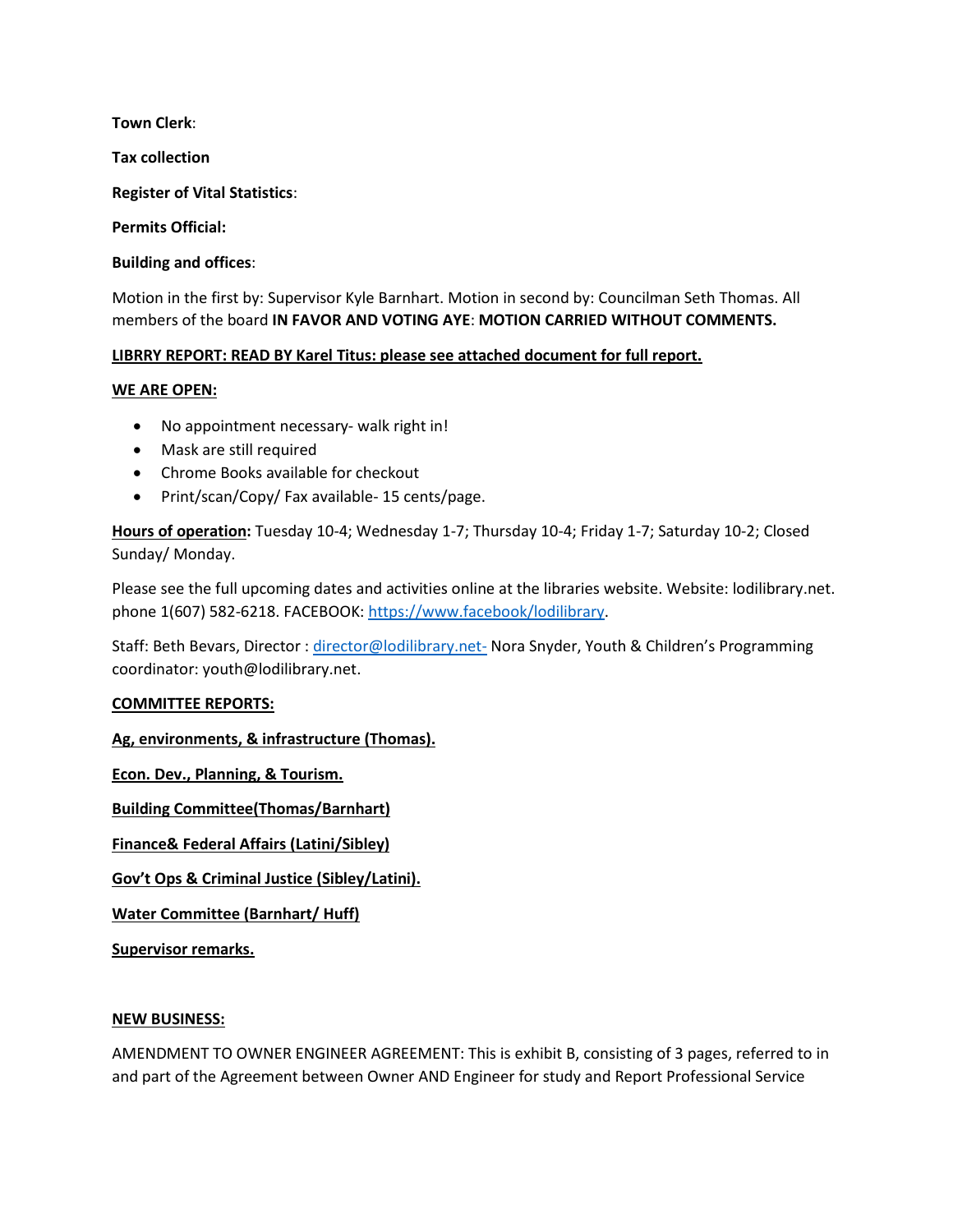dated January 25,2019. Motion in the first by: Deputy Supervisor Luke Latini. Motion in the second by: Supervisor Kyle Barnhart All member of the Board **IN FAVOR AND VOTING AYE: MOTION CARRIED.**

**Organizational Resolutions:** 

**HIGHWAY PAY- 1st- Kyle Barnhart 2nd Seth Thomas**

**Appointment of dog control 1st Kyle Barnhart 2nd Luke Latini**

**Bookkeeper (Nancy Swartwood) 1st Kyle Barnhart 2nd Seth Thomas** 

**Cemetery Superintendent (Walter Bud) 1st Kyle Barnhart 2nd Chance Van Cleef**

**Registrar of Vital Statistics (Connie Rosbaugh). 1st Kyle Barnhart 2nd Seth Thomas** 

**Attorney ( Midey, Mirras, and RICCI) 1st Kyle Barnhart 1st Kyle Barnhart 2nd Luke Latini**

**Committee appointments: 1st Kyle Barnhart 2nd Seth Thomas** 

**Financial institutions (Five Star Bank Ovid), 1st Kyle Barnhart 2nd Seth Thomas.**

**Mileage Rate (59 cents) 1st Kyle Barnhart 2nd Chance Van Cleef.**

**Official media (Ovid Gazette, Finger Lakes Times, newspaper) 1st Kyle Barnhart 2nd Chance Van Cleef).**

**Rules of Procedure 1st Kyle Barnhart 2nd Seth Thomas.**

**Deputy Supervisor (Luke Latini). 1st Kyle Barnhart 2nd Chance Van Cleef.- please be it known that Mr. Latini did not take part in the vote to appoint as Deputy.** 

**All members of the Board in favor and voting AYE. ALL members of the Board IN FAVOR AND VOTING AYE. MOTION CARRIED.** 

## **OLD BUSINESS**:

Planning Board Direction discussion (Sibley).

New Town Hall: Councilman Luke Latini request that the subject be tabled in respect to Councilman Sibleys absence.

Motion in the First: by Luke Latini. Motion in the second by Chance Van Cleef. All members of the Board IN FAVOR AND VOTING AYE:

### Further **PUBLIC COMMENTS:**

### **ANNOUNCEMENTS:**

The next Board Meeting is to be set as: 02/10/2022@ 7pm (in person at the Town Hall).

**ADJOURNMENT- TIME:** P.M. Motion in the first by: Councilman Trevor Sibley. Motion in the second by. Deputy Councilman Lucas Latini.

All members of the Board **IN FAVOR AND VOTING AYE: MOTION TO ADJOURN CARRIED WITHOUT COMMENT.**